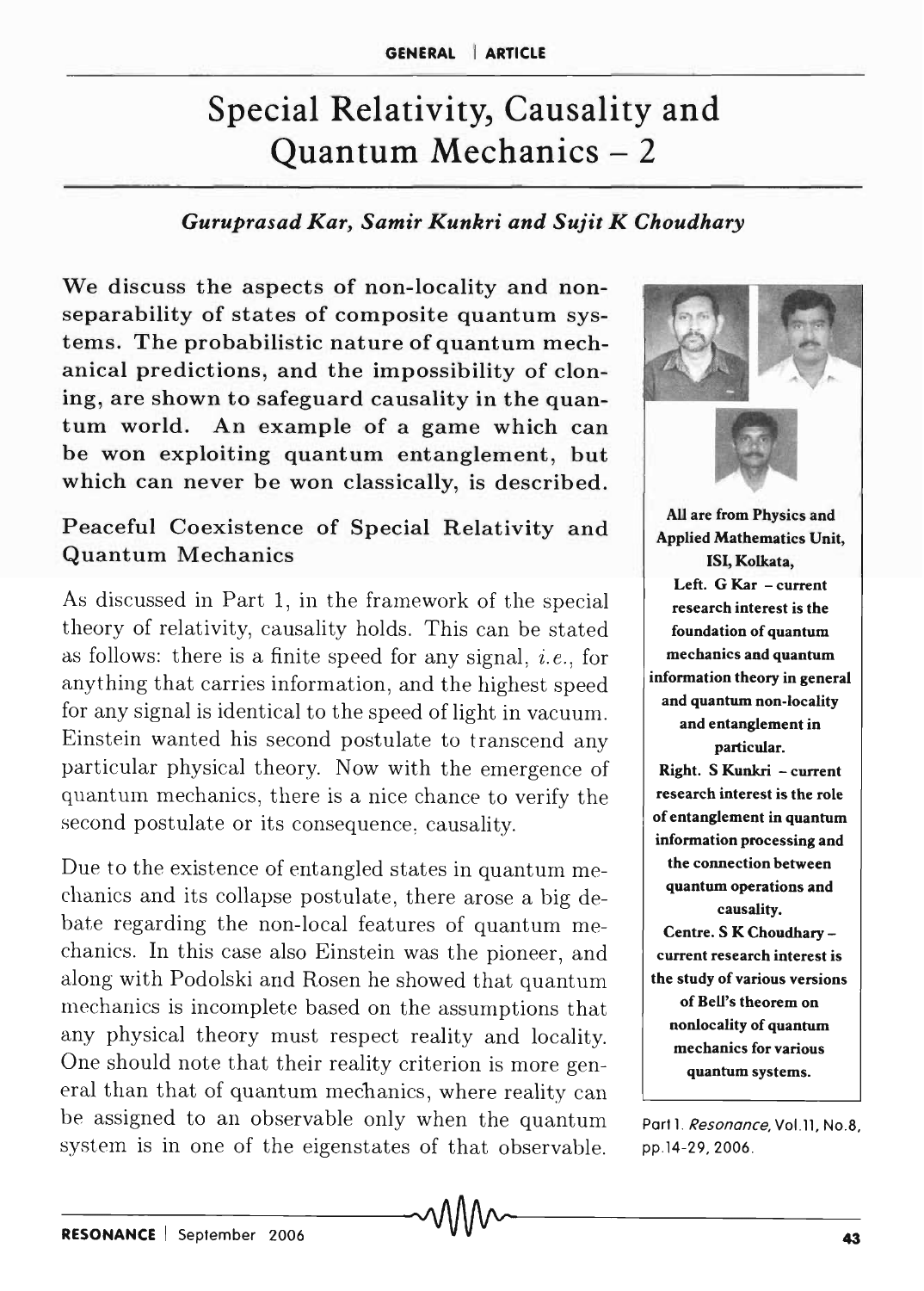Though quantum mechanics is incompatible with local realism, it does not allow any violation of causality as quantum mechanics is irreducibly probabilistic in nature. However, they did not suggest any experiment to verify whether quantum mechanics is incompatible with a local realistic theory. It was shown in 1964 by Bell that all the results of quantum mechanics cannot be reproduced by a local realistic theory. From then on, some sort of non-locality has been assigned to quantum mechanics.

But interestingly, though quantum mechanics is incompatible with local realism, it does not allow any violation of causality as quantum mechanics is irreducibly probabilistic in nature.

# Causality and Quantum Cloning

Here we shall concentrate our discussion on how the principle of causality can prohibit some non-physical operations in the quantum world. One such operation is cloning. Cloning of an unknown quantum state is prohibited in quantum mechanics by its mathematical formulation itself. But let us first observe how the existence of cloning in the quantum world could have implied the violation of causality.

Consider a state shared by Alice and Bob

$$
|\psi\rangle_{sing} = \frac{1}{\sqrt{2}} [|\psi_z\rangle |\psi_{-z}\rangle - |\psi_{-z}\rangle |\psi_z\rangle]
$$

where  $|\psi_z\rangle$  and  $|\psi_{-z}\rangle$  are spin up and spin down states of the particle along the z-direction. The state  $|\psi\rangle_{sing}$  has the nice feature that it can be written in any basis while retaining a similar form. We write it in the x-basis,

$$
|\psi\rangle_{sing} = \frac{1}{\sqrt{2}}[|\psi_x\rangle|\psi_{-x}\rangle - |\psi_{-x}\rangle|\psi_x\rangle]
$$

If Alice measures in the z-basis, Bob's final state instantaneously jumps to either  $|\psi_z\rangle$  or  $|\psi_{-z}\rangle$ . Similarly if Alice measures in the x-basis, then Bob's final state is either  $|\psi_x\rangle$  or  $|\psi_{-x}\rangle$ . Now, if Bob has a way to learn the state of his particle, he could determine in which basis.

#### Keywords

Causality, quantum entanglement, cloning, local realism, completely positive maps.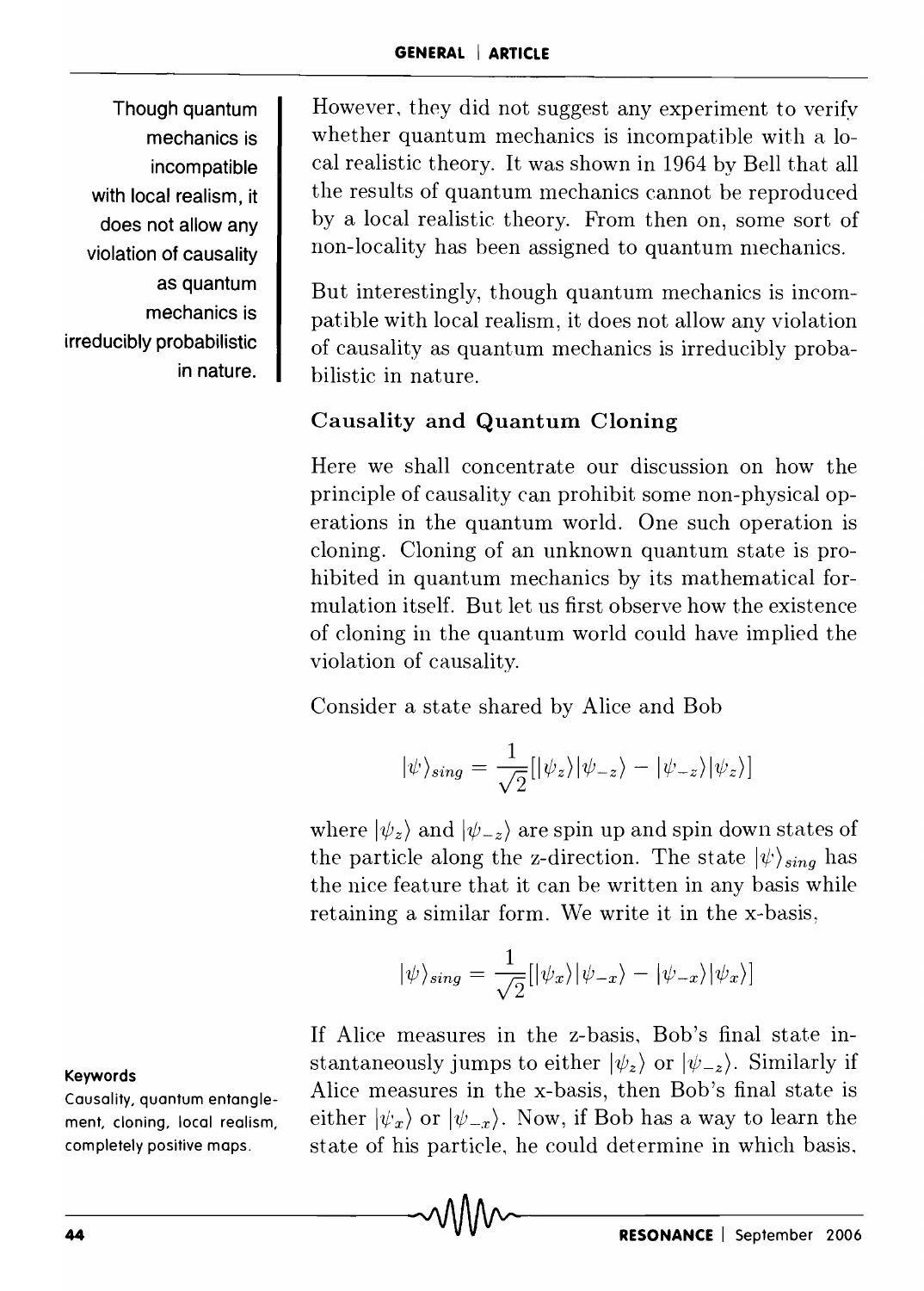either z-basis or x-basis, Alice has performed her measurement on her particle. But there is no way to learn the information about which state occurs out of these four states, namely,  $|\psi_z\rangle$ ,  $|\psi_{-z}\rangle$ ,  $|\psi_x\rangle$  and  $|\psi_{-x}\rangle$ . The dimension of the Hilbert space corresponding to a spin-l/2 system being two, these states are linearly dependent. In quantum mechanics there is no measurement strategy which can reliably distinguish between linearly dependent vectors. Had cloning been possible, Bob could have applied the cloning machine repeatedly  $(n \times n)$ say) on his particle to clone the unknown state. Then the possible state on Bob's side will be one of the four vectors  $|\psi_z\rangle^{\otimes n}$  (n copies of  $|\psi_z\rangle$ ),  $|\psi_{-z}\rangle^{\otimes n}$ ,  $|\psi_x\rangle^{\otimes n}$  and  $|\psi_{-x}\rangle^{\otimes n}$ . Interestingly, these four vectors in  $2^n$  dimensional Hilbert space are linearly independent, and they are almost orthogonal for large *n.* So Bob can determine the state and hence can find out the basis in which Alice has measured her particles.

Now consider a situation where Alice and her brother Bob are light years away, and they share a singlet state. They have earlier decided a fixed date on which Alice has to inform Bob within 24 hours whether their father who is staying with Alice is alive or dead. They have also agreed that in case their father is alive, Alice will measure in the z-basis, and in the x-basis if he is dead. Let Alice perform a measurement on her particle in one of the two bases depending on the condition of her father at 6 in the morning on the date earlier fixed; Bob will try to find out the information some time in the evening on the same date. Now, in the presence of a cloning Inachine, the protocol described above will enable Bob to learn about his father within 24 hours. But this would imply that the speed of real information transfer is much greater than that of light. Hence another inertial frame can be chosen where Bob's action (effect) will precede Alice's action (cause). Then it will be an example of a violation of causality.

In quantum mechanics there is no measurement strategy which can reliably distinguish between linearly dependent vectors.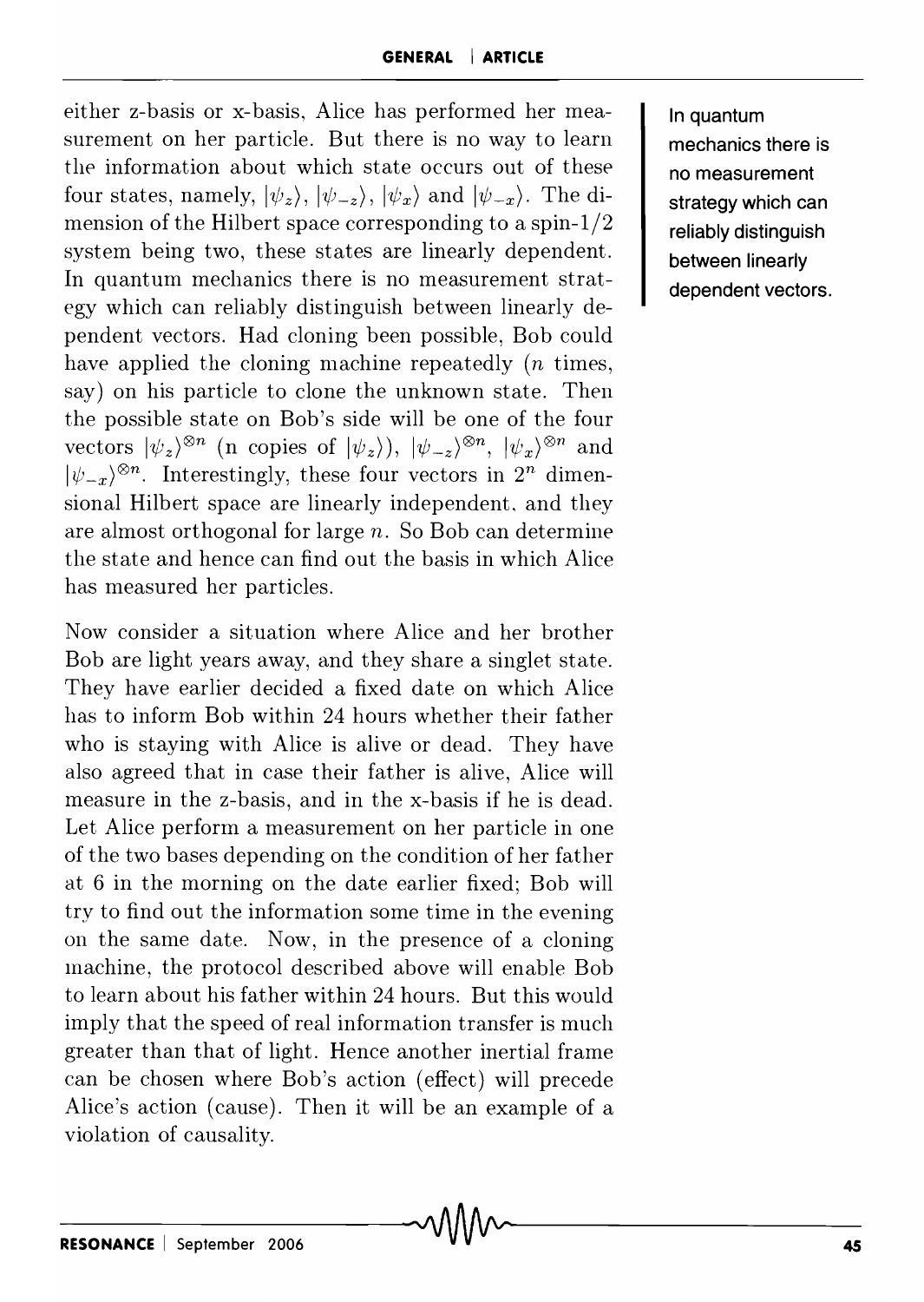#### **General Quantum Operation and Causality**

**In** general there is no quantum mechanical operation by which one can violate the principle of causality. In quantum mechanics, the dynamics of a closed system is described by a unitary transformation which is expressed by the Schrodinger equation. Then in a natural way the dynamics of an open system should be described by a unitary transformation on the system of interest and its environment which together again form a closed system. Now if we are interested in an operation on the system alone, we have to ignore the environment after the unitary transformation which, mathematically, means performing a partial trace over the environment to obtain the reduced state of the system alone.

$$
T(\rho_{sys}) = Tr_{env}[U(\rho_{sys} \otimes \rho_{env})U^{\dagger}].
$$

All the physical operations on the system can be obtained in the above way; mathematically, they are characterized by linear completely positive (CP) maps. A map *T* is completely positive if *T* maps (by acting on one system  $A$ ) every density matrix (which is by definition, a positive operator) defined on a joint system *A* and *B* to another valid density matrix, whatever be the dimension of Hilbert space corresponding to the system B. According to the Kraus representation theorem, any trace preserving CP map, *i.e.*, a general quantum mechanical operation, can also be expressed in the following form

$$
T(\rho) = \sum_{k} A_{k} \rho A_{k}^{\dagger},
$$

where  $A_k$  is some set of operators with  $\sum_k A_k^{\dagger} A_k = I$ (unit operator), which is very useful. This result is at least as old as the 1961 work of E C G Sudarshan, P ]\II Mathews, and J Rau (Phys. *Rev.* Vol.121, p.920, 1961, Theorem 3) but it has picked up a nickname in the literature.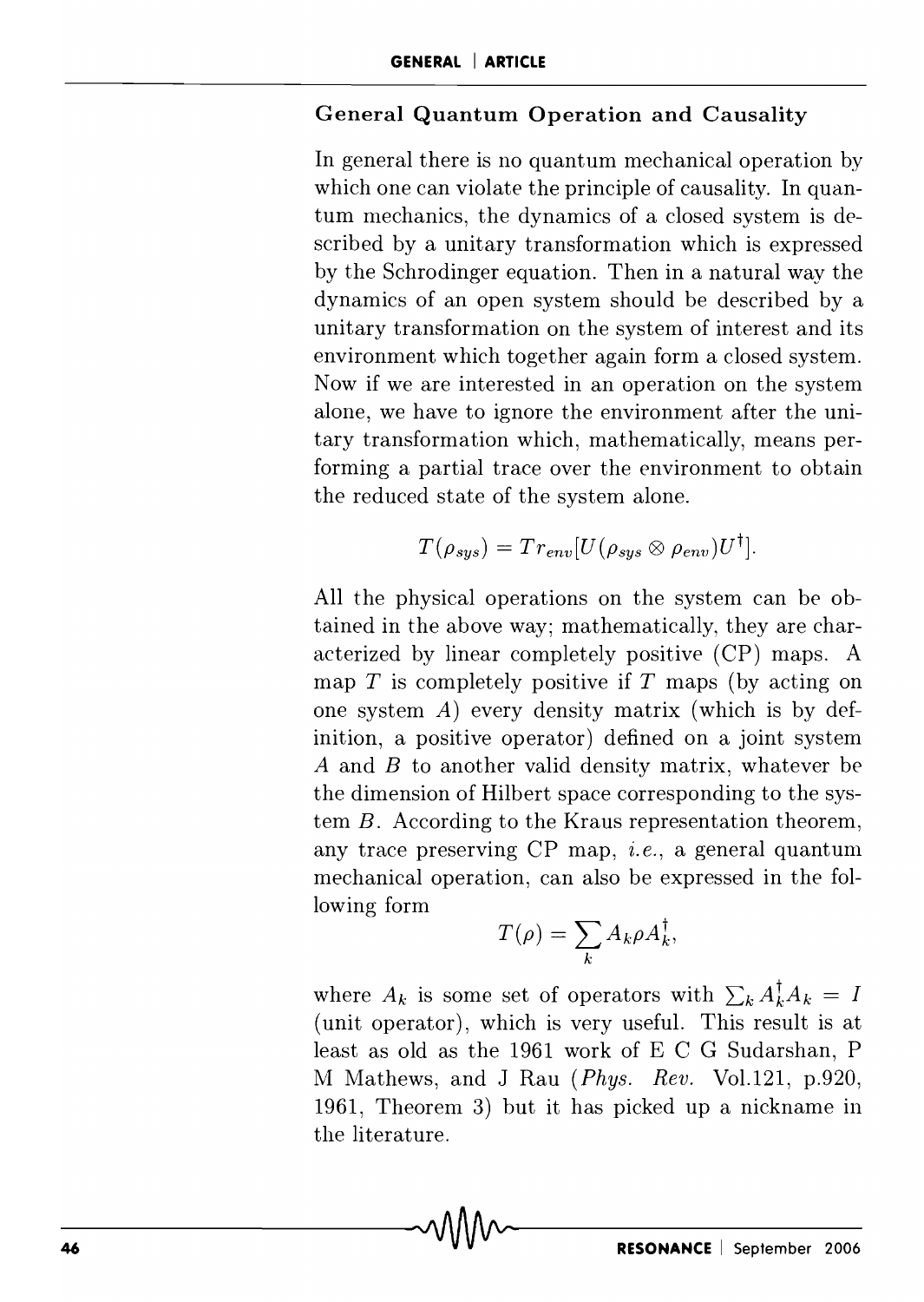Now consider a situation where Alice and Bob share a general entangled state  $\rho_{AB}$ . The density matrix of Alice system is given by  $\rho_A = Tr_B(\rho_{AB})$ . Now we assume that Bob has performed a general operation (trace preserving) on his subsystem of the composite state  $\rho_{AB}$ . The final state of the composite system becomes

$$
\rho'_{AB}=T'(\rho_{AB})=\sum_k I\otimes A_k(\rho_{AB})I\otimes A_k^{\dagger}.
$$

The state of Alice's system after Bob's operation is given by

$$
\rho'_{A} = Tr_{B}(\rho'_{AB}) = Tr_{B}(\sum_{k} I \otimes A_{k}(\rho_{AB})I \otimes A_{k}^{\dagger})
$$

$$
= Tr_{B}(\sum_{k} I \otimes A_{k}^{\dagger} A_{k}(\rho_{AB})) = Tr_{B}(\rho_{AB}) = \rho_{A},
$$

i.e., by means of any operation on his system, Bob cannot change the reduced density matrix on Alice's side. So the principle of causality will always be maintained in this scenario.

We now consider the reverse question: can the allowed physical operations in quantum mechanics *i.e.*, completely positive lnaps, be derived from the principle of causality? **In** 2001, Simon *et al* [1] showed that the fact that the most general dynamics has to be described by linear completely positive maps on density matrices can be derived from the following assumptions:

- 1. Physical states are described by rays in Hilbert space.
- 2. The probabilities of the outcomes of a measurement are calculated using the Born rule.
- 3. Superluminal communication is excluded.

One of the peculiar features of quantum mechanics is that a mixed state can be prepared in many different **Can the allowed physical operations in quantum mechanics** i.e., **completely positive maps, be derived from the principle of causality?**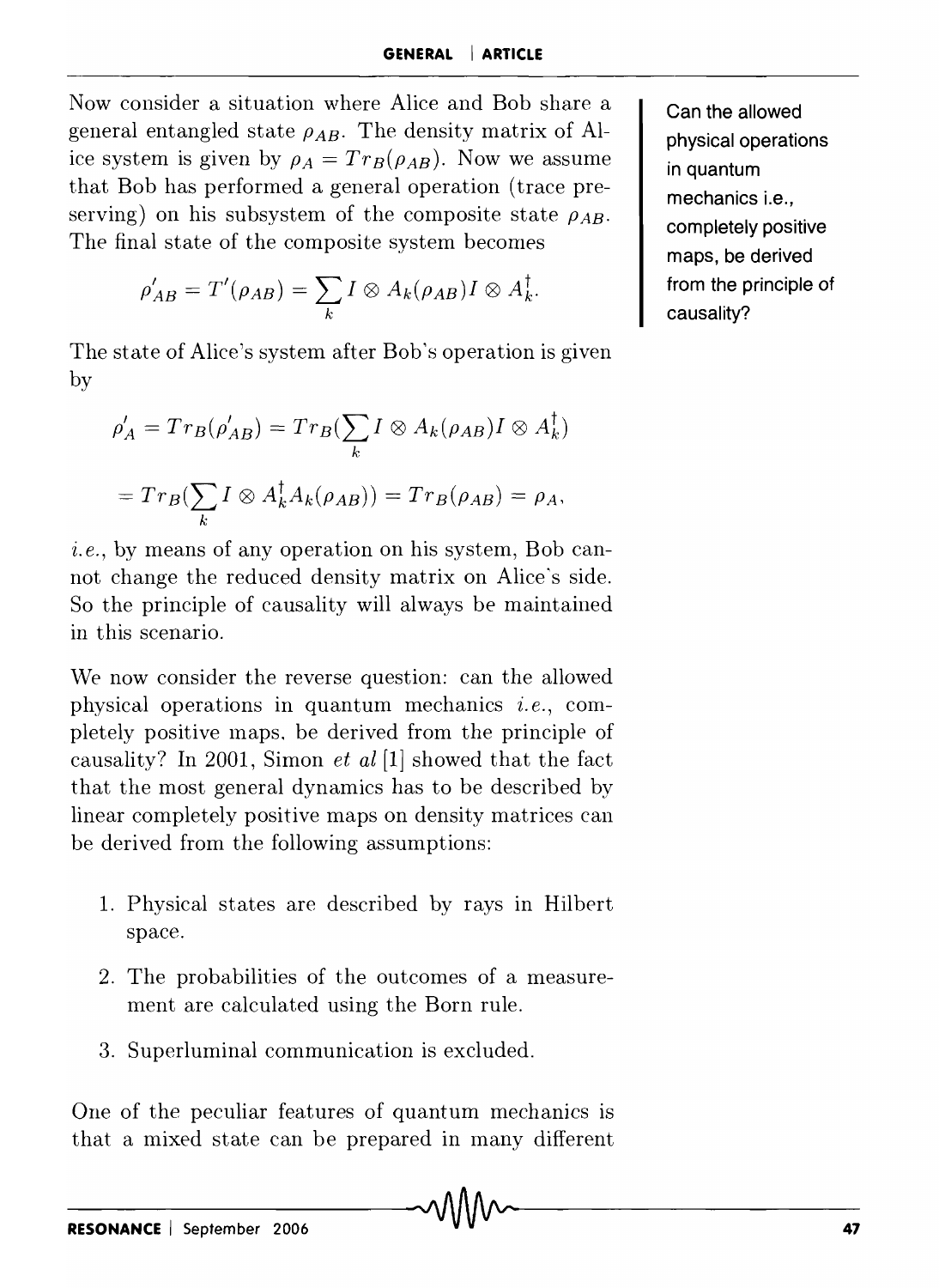ways. For example, an equal mixture of spin up and spin down states of a spin 1/2 particle along the z direction and a similar mixture along the x direction give rise to the same density matrix. So a general density matrix  $\rho$ (say) can be written in many representations:

$$
\rho = \sum p_i |\psi_i\rangle\langle\psi_i| = \sum q_j |\phi_j\rangle\langle\phi_j| = \dots \dots
$$

Now there is a celebrated theorem, namely, the GHJW theorem (see *Box* 1) which says that every probabilistic mixture of pure states corresponding to the same density matrix  $\rho_A$  can be remotely prepared via an appropriate measurement by B if a joint system A and B is prepared in a pure entangled state  $|\psi_{AB}\rangle$ , such that  $\rho_A = Tr_B |\psi_{AB}\rangle \langle \psi_{AB}|.$ 

Consider a general dynamical evolution in system A of the form  $q: |\psi\rangle\langle\psi| \rightarrow q(|\psi\rangle\langle\psi|)$ , where q is not necessarily linear. Under such a dynamics, the probabilistic mixture  $\{\ket{\psi_k}\!\bra{\psi_k},p_k\}$  goes to another probabilistic mixture  ${g(|\psi_k\rangle\langle\psi_k|), p_k}.$  Therefore the two final density matrices obtained after the action of *9* on two different probabilistic mixtures  $\{|\psi_i\rangle\langle\psi_i|, p_i\}$  and  $\{|\phi_i\rangle\langle\phi_i|, q_i\}$  will take the forms

$$
\rho'_A(\{|\psi_i\rangle\langle\psi_i|), p_i\}) = \sum_i p_i g(|\psi_i\rangle\langle\psi_i|),
$$
  
\n
$$
\rho'_A(\{|\phi_j\rangle\langle\phi_j|), q_j\}) = \sum_j q_j g(|\phi_j\rangle\langle\phi_j|),
$$
 (1)

which are not assumed a *priori* to be equal although both the ensembles in the input correspond to same density matrix. According to the second assumption, the results of all standard quantum measurements in A at a given time are determined by the reduced density matrix  $\rho'_{A}$ . Now if the above two final density matrices are not equal, then Alice can use this  $q$  operation to learn which representation Bob has prepared in her system by acting (performing a unitary operation and then a measurement in an appropriate basis) remotely on his system if Alice knows the initial entangled state. But that would imply signalling or a violation of causality.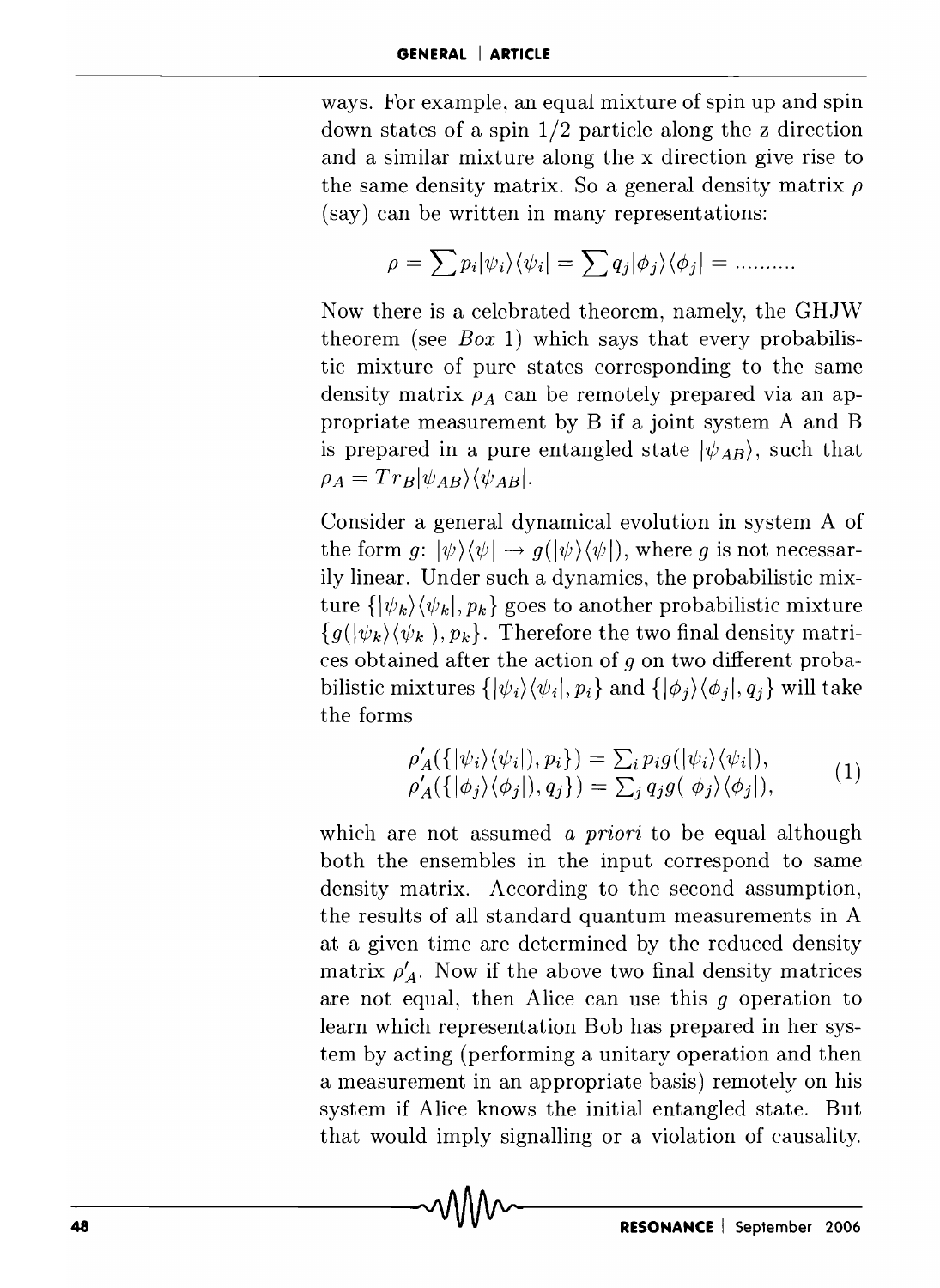#### Box 1. Proof of the GHJW Theorem

Consider the spectral representation of the density matrix  $\rho_A$ , *i.e.*,

$$
\rho_A = \sum_i p_i |\eta_i\rangle\langle\eta_i|, \qquad \sum_i p_i = 1,
$$

where the  $\{|{\eta_i}\rangle$ 's} are orthogonal to each other.  $\rho_A$  can be realized as an ensemble in which each pure state  $|\eta_i\rangle\langle\eta_i|$  occurs with the probability  $p_i$ . If  $\rho_A$  is not degenerate, then its spectral representation is also unique. Now Bob can remotely prepare this ensemble in the following way. Suppose that Alice and Bob share a bipartite pure entangled state

$$
|\phi_1\rangle_{AB} = \sum_i \sqrt{p_i} |\eta_i\rangle_A \otimes |\alpha_i\rangle_B,
$$

where the vectors  $|\alpha_i\rangle_B \in H_B$  are mutually orthogonal and normalized. Now a measurement in the  $|\alpha_i\rangle_B$  basis in system B will prepare the density matrix  $\rho_A = \sum_i p_i |\eta_i\rangle \langle \eta_i|$ for the system A.  $|\phi_1\rangle_{AB}$  is called a purification of  $\rho_A$ .

Consider any other probabilistic mixture of the same density matrix

$$
\rho_A = \sum_{\mu} q_{\mu} |\psi_{\mu}\rangle \langle \psi_{\mu}|, \qquad \sum q_{\mu} = 1,
$$

where the  $\{|\psi_{\mu}\rangle$ 's are not orthogonal in general. Then one can have the corresponding purification for this ensemble

$$
|\phi_2\rangle_{AB} = \sum \sqrt{q_\mu} |\psi_\mu\rangle_A \otimes |\beta_\mu\rangle_B,
$$

where again  $\{\ket{\beta_\mu}_{B}^r\}$  are orthonormal vectors in  $H_B$ . Again by performing an orthogonal measurement in the  $|\beta_{\mu}\rangle_B$  basis in the B system, the above ensemble can be prepared for system A.

But the Schmidt decomposition of  $|\phi_2\rangle_{AB}$  must have the form

$$
|\phi_2\rangle_{AB} = \sum \sqrt{p_i} |\eta_i\rangle_A \otimes |\xi_i\rangle_B,
$$

where the vectors  $|\xi_i\rangle_B \in H_B$  are mutually orthogonal and normalized, as it has to reproduce the correct reduced density matrix for A. Let us now define a unitary operator U such that  $U|\xi_i\rangle = |\alpha_i\rangle$ : then

$$
|\phi_1\rangle_{AB}=I\otimes U|\phi_2\rangle_{AB}.
$$

Thus we have seen that starting from a single purification  $(|\phi_1\rangle_{AB}$ , say), Bob can prepare any representation leading to the same density matrix for Alice by the proper choice of a unitary operator and a measurement basis.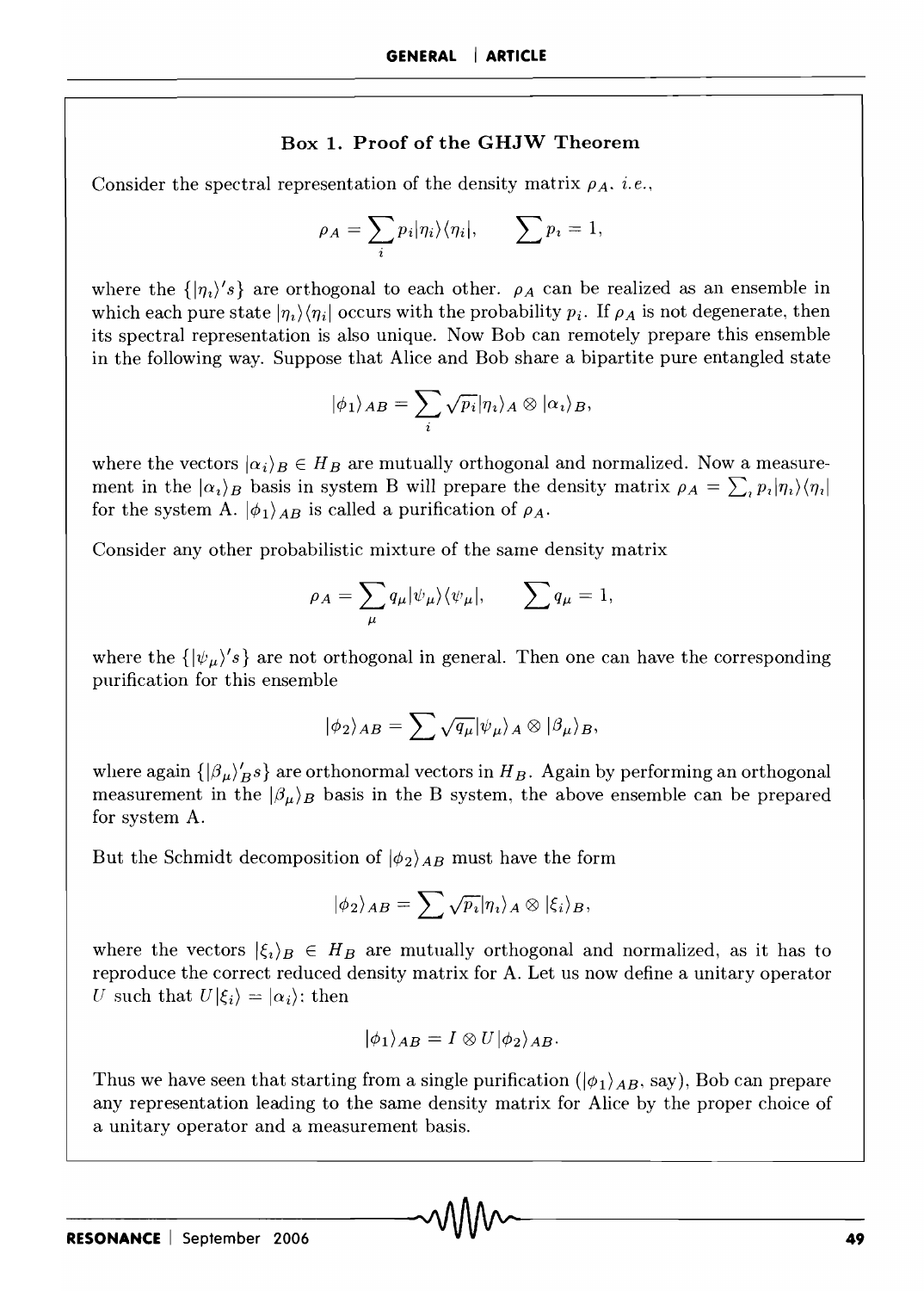So both the final density matrices can only be a function of the original density matrix, not of its particular representation.

$$
\rho'_A = g(\rho_A) = \sum_i p_i g(|\psi_i\rangle \langle \psi_i|) = \sum_j q_j g(|\phi_j\rangle \langle \phi_j|) \quad (2)
$$

*i.e.*, *g* now extends to density matrices. Obviously, the operation *9* acts in the same way for any representation of  $\rho_A$ , and it implies that *g* is linear. For any representation of a mixed state,  $q$  works in the following way;

$$
g(\sum p_i |\psi_i\rangle\langle\psi_i|) = \sum_i p_i g(|\psi_i\rangle\langle\psi_i|).
$$

Following the second assumption, 9 is positive *(g* maps a positive operator to a positive operator) to ensure that  $g(\rho_A)$  is again a valid density matrix. Thus we have seen that *g,* a general dynamical evolution, has to be linear and positive under the above three assumptions. But we have to show that the map  $q$  is completely positive: completely positive simply means that if system A evolves and system B does not, any initial density matrix of the combined system evolves to another density matrix. We assume, on the contrary, that  $g$  is not completely positive. Then there must be an entangled state  $\rho_{AB}$  of the combined system, such that  $g \otimes I(\rho_{AB})$ is not positive, which means the physical operation *9*  takes a density operator  $\rho_{AB}$  to a non-density operator by acting on the subsystem A of a joint state  $\rho_{AB}$ . But a negative operator would produce negative probabilities contradicting the second assumption. So the existence of entangled states for the joint system forces the operation  $q$  to be completely positive. So the first two assumptions, peculiar to the quantum world, along with causality are sufficient to derive the dynamical rule of quantum physics.

## **Quantum Non-Locality and Causality**

As we have discussed, the causality constraint does not disallow a physical theory which violates local realism. Quantum mechanics is one such physical theory. But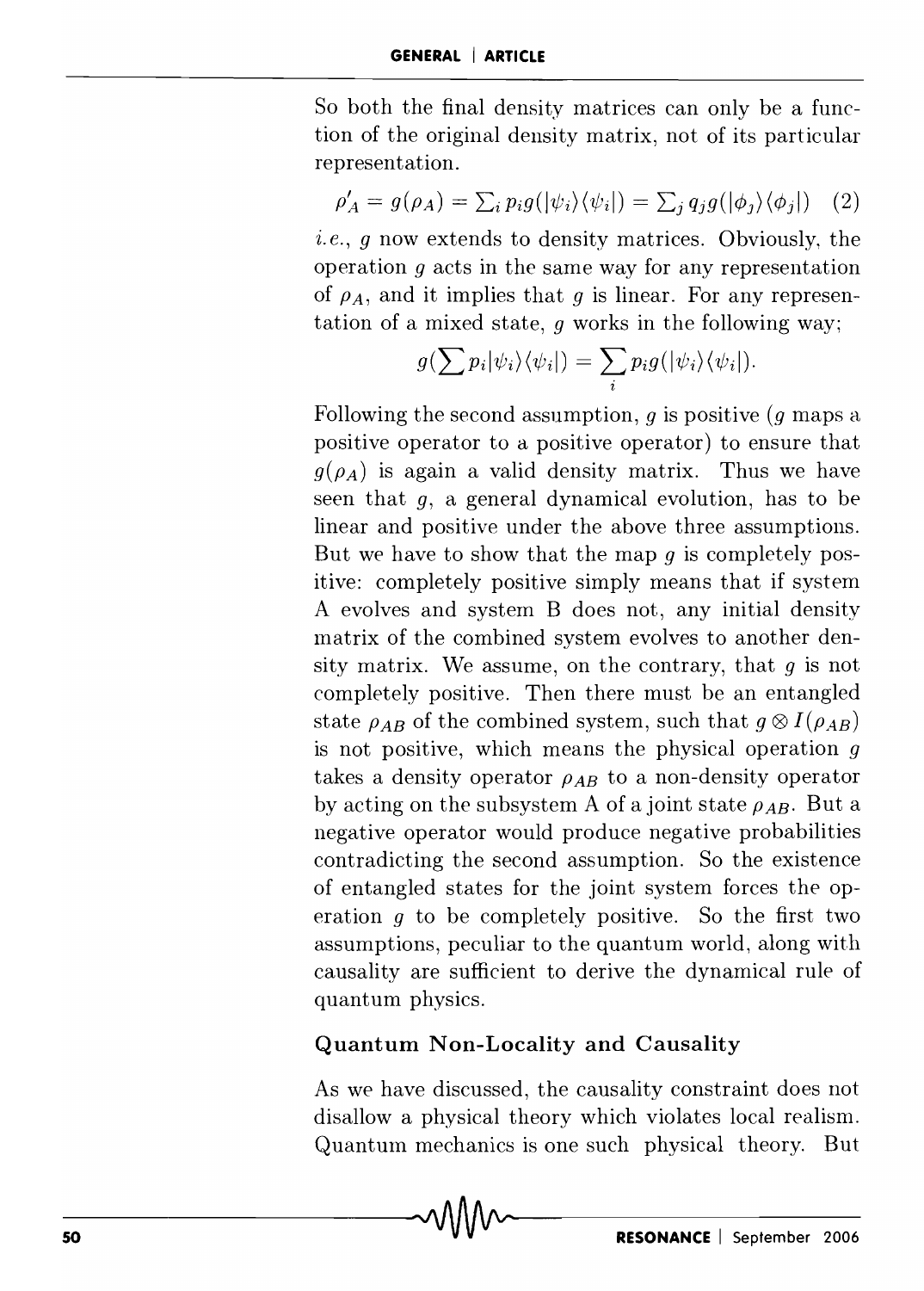does this kind of non-locality have any operational role? Apparently it seems that quantum entanglement is useless as the non-locality anyway has to respect causality. But this is wrong. It can perform something which would seem like a miracle in the classical world. Here we describe a game played by three players far away from each other; the game is such that it cannot be won in a classical world without communication [2]. But in a quantum world, the players can win it without any communication. This shows the subtlety of quantum non-locality; though it respects causality. it still performs something which in a classical world would seem like some sort of signalling.

# *Description of the Game*

Let a team of three players, Alice, Bob and Charlie be situated far apart from each other. Before being far apart they are allowed to make any preparation sharing a classical system, or a quantum system, or both. Then at a certain time  $t$ , each player is asked one of the two possible questions: "What is *X?"* or "What is Y?" Each player will have to give an answer which is limited to only two possibilities: "I" or "-I" for both the questions.

Of course, the questions that would be placed before them in each turn are not completely random. According to the rules of the game, either all players are asked the  $X$  question, or only one player is asked the  $X$  question and the other two are asked the *Y* question. The game will be repeated many times. The team wins if in each turn the product of their three answers is  $-1$  in the case of three  $X$  questions, and is 1 in the case of one  $X$ and two Y questions. The players are completely free to choose their answers either randomly or using some protocol based on their correlated systems prepared before the game. The only constraint is that no classical communication is allowed among them.

Apparently it seems that quantum entanglement is useless as the nonlocality anyway has to respect causality. But this is wrong. It can perform something which would seem like a miracle in the classical world.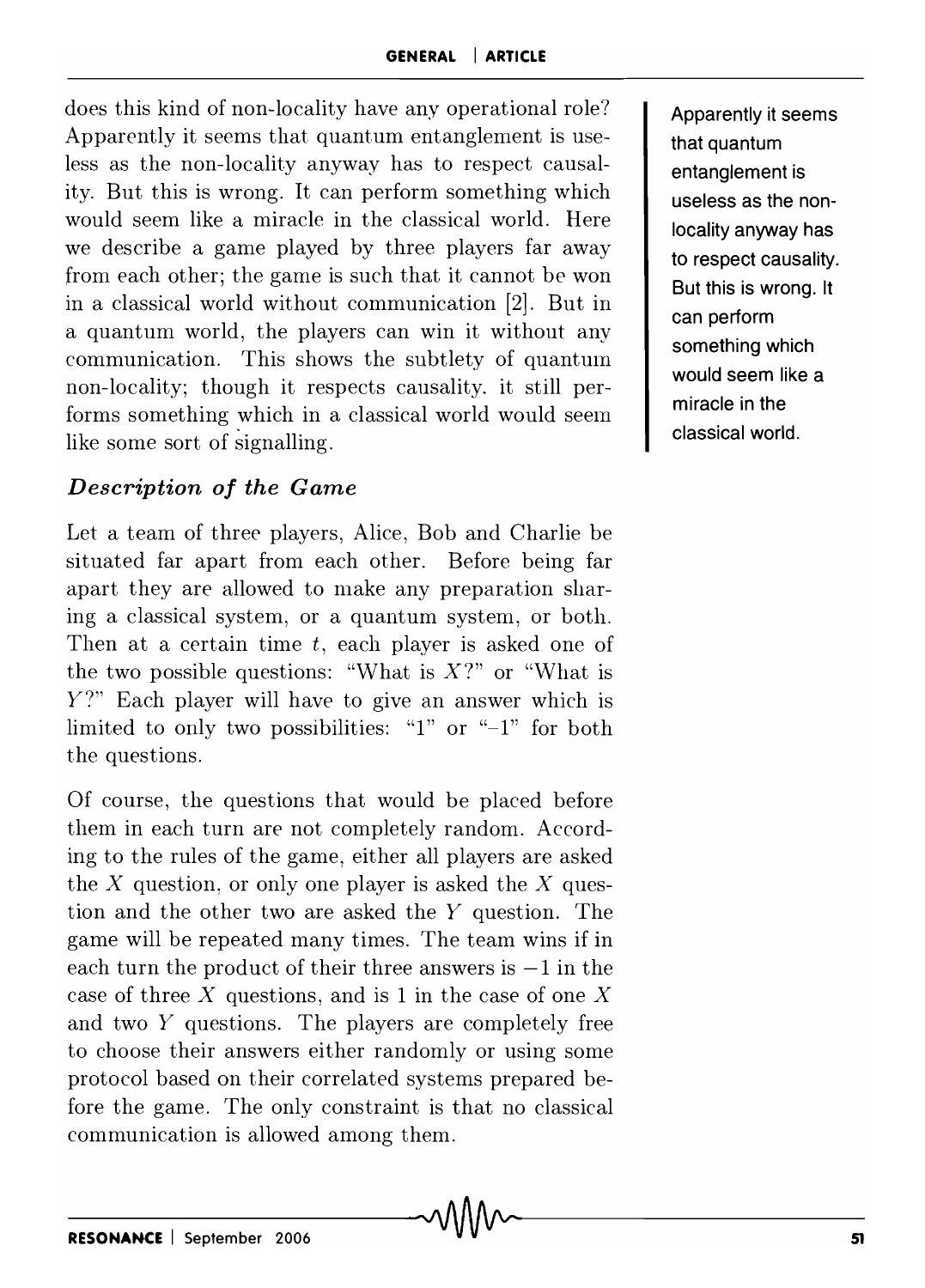#### *Classical Protocol*

Since no player is allowed to get any message about the questions asked of the other players, an optimal strategy should correspond to some prior definite decisions of each player: which answer to give for the different possible questions. But it is easy to prove that any such strategy cannot ensure a win for all allowed combinations of questions. On the contrary, we assume that there is a set of answers  $\{X_A, Y_A, X_B, Y_B, X_C, Y_C\}$ , where  $X_A$  is the answer of Alice to question  $X$ , etc., which satisfy the winning conditions of the game for all possible questions. Then the answer set has to satisfy the following equations,

$$
X_A X_B X_C = -1,
$$
  
\n
$$
X_A Y_B Y_C = 1,
$$
  
\n
$$
Y_A X_B Y_C = 1,
$$
  
\n
$$
Y_A Y_B X_C = 1.
$$
\n(3)

Note that  $X_A$ , the answer for question X given by Alice, has appeared in the first and second equations, and in both the equations it will have the same value  $(1 \text{ or }$ -1) since it cannot depend on the questions given to the other players as they will not be allowed to communicate. The same is true for the other answers.

The four equations in (3), however, are incompatible, because the product of all the left hand sides of equation (3) is the product of squares of numbers which are  $\pm 1$  and therefore it equals 1, while the product of all the right hand sides of these equations is  $-1$ . This contradiction proves that there cannot be any classical strategy to win the game.

## *Quantum Winning Strategy*

The solution provided by quantum theory is as follows. Suppose that Alice, Bob and Charlie share the three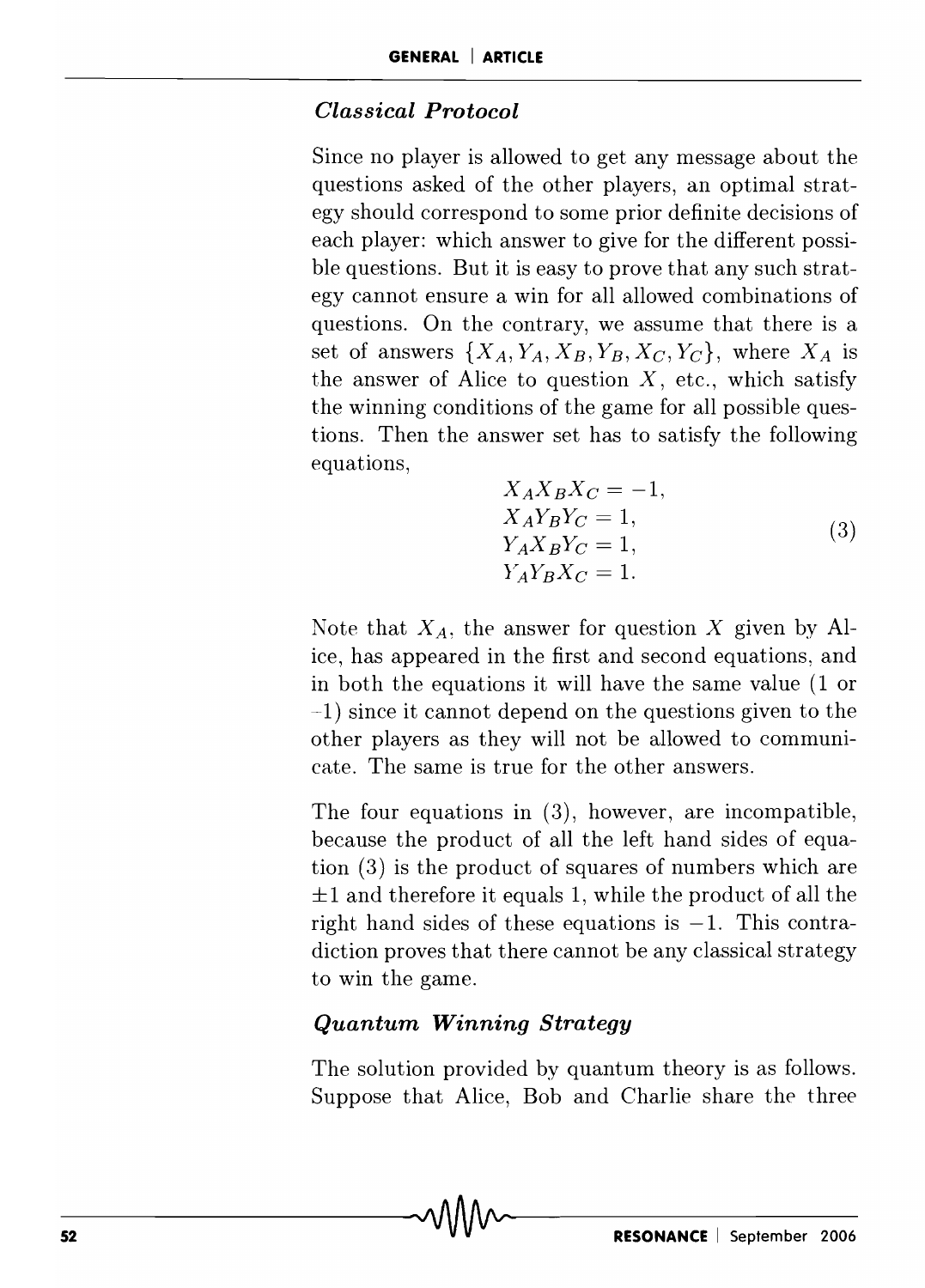qubit GHZ state [3]

$$
|\psi\rangle_{GHZ}=\frac{1}{\sqrt{2}}(|0\rangle_A|0\rangle_B|0\rangle_C-|1\rangle_A|1\rangle_B|1\rangle_C).
$$

Their strategy to win the game is this:

1. If a member of the team is asked the X question, he/she will measure the spin of his/her qubit along x-direction *i.e.*, he/she will measure  $\sigma_x$ , otherwise he/she will measure  $\sigma_y$  (spin observable along ydirection). Then according to the rules of the game, the corresponding operators will be

$$
\sigma_x^A \sigma_x^B \sigma_x^C \quad \ \ \sigma_x^A \sigma_y^B \sigma_y^C \quad \ \ \sigma_y^A \sigma_x^B \sigma_y^C \quad \ \ \sigma_y^A \sigma_y^B \sigma_x^C
$$

2. The results of the measurements  $(+1 \text{ or } -1 \text{ eigen} -1)$ values) will be their answers.

It is interesting to note that for the first observable,  $\sigma_x^A \sigma_x^B \sigma_x^C$   $|\psi\rangle_{GHZ}$  is an eigenstate with eigenvalue  $-1$ , and for the last three observables,  $\sigma_x^A \sigma_y^B \sigma_y^C$   $\sigma_y^A \sigma_x^B \sigma_y^C$  $\sigma_y^A \sigma_y^B \sigma_x^C$   $|\psi\rangle_{GHZ}$  is an eigenstate with eigenvalue +1. l. *e.,* 

$$
\sigma_x^A \sigma_x^B \sigma_x^C |\psi\rangle_{GHZ} = -1 |\psi\rangle_{GHZ} \tag{4}
$$

$$
\sigma_x^A \sigma_y^B \sigma_y^C |\psi\rangle_{GHZ} = +1 |\psi\rangle_{GHZ} \tag{5}
$$

$$
\sigma_y^A \sigma_x^B \sigma_y^C |\psi\rangle_{GHZ} = +1 |\psi\rangle_{GHZ} \tag{6}
$$

$$
\sigma_y^A \sigma_y^B \sigma_x^C |\psi\rangle_{GHZ} = +1 |\psi\rangle_{GHZ} \tag{7}
$$

It is clear from the above equations that in every case they will win the game.

Now to make the situation more glaring, we can place the three players, say,  $\frac{1}{365}$  light years away from each other. They are asked the questions at the same time, and they are asked to give the answers within one hour. Now even if they are allowed to communicate with each

#### Suggested Reading

- [1] C Simon, V Buzek and N Gisin, *Physical Review Letters,* Vol. 87, p.170405, 2001.
- [2] G Brassard, *Foundations of Physics,* Vol. 33, pp.1593- 1615,2003.
- [3] N D Mermin, *Reviews of Modern Phys.,* Vol. 65, p.803, 1993.
- [4] D Rohrlich and S Popescu, quant-ph/9508009.
- [5] S Chaturvedi, R Simon and N Mukunda, *Resonance,*  Vol.ll,No.7,pp.14-29,2006.